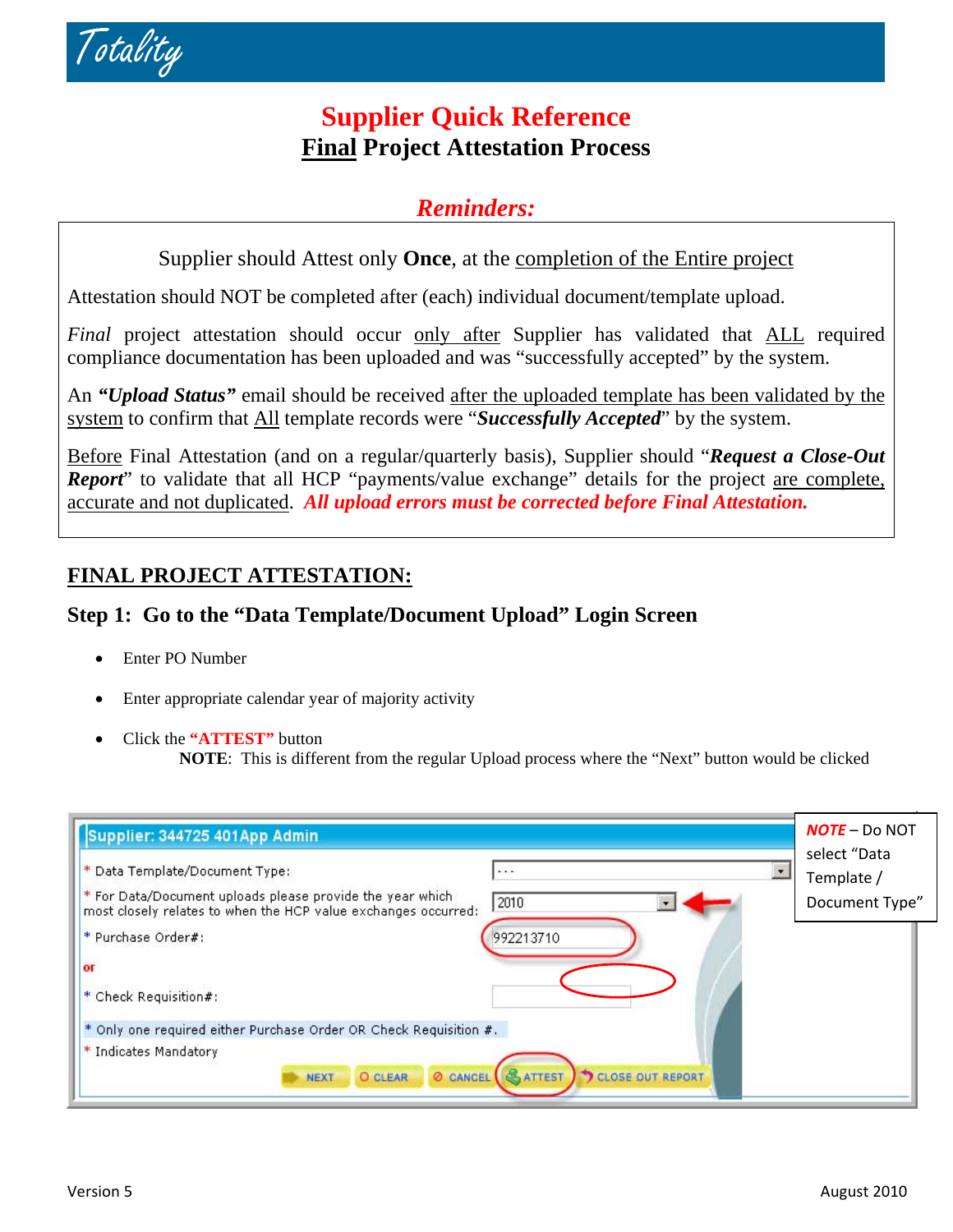

### **Step 2: Final Review/Verification of All Supplier Upload Activity**

- If completing the Final Attest process, after clicking the "Attest" button on the "Upload Login" screen, the User will be directed to a Second Screen that will list All Supplier upload activity for the associated PO # (i.e., data templates, related template error files, if applicable, and supporting documents).
- Review the uploaded Documents to verify that all required documents have been attached (refer to the *"Compliance Documentation Matrix*" for documentation requirements)
- Validate that all uploaded Data Template files have no remaining error files that still need correction

|                     | <b>Document File Name</b>                                                     | <b>Error File Name</b> |                                                                                                       |  | Attested |
|---------------------|-------------------------------------------------------------------------------|------------------------|-------------------------------------------------------------------------------------------------------|--|----------|
|                     | 19621 02TL08107Neopathways New Dir in Pair 3-<br>6Final_121908114251_data.ppt |                        |                                                                                                       |  | No       |
|                     | 19621 EPLS Checks<br>OMP0163_121908114253_data.pdf                            |                        |                                                                                                       |  | No.      |
|                     | 19621_FDA Checks<br>OMP0163_121908114255_data.pdf                             |                        |                                                                                                       |  | No.      |
|                     | 19621 License Verification<br>OMP0163 121908114256 data.pdf                   |                        |                                                                                                       |  | No.      |
|                     | 19621 OIG Checks<br>OMP0163 121908114308 data.pdf                             |                        |                                                                                                       |  | No.      |
|                     | 19621 OMP0163 Advisor Invite 1-<br>3 121908114309 data.doc                    |                        | Page 2 - Displays all data                                                                            |  | No.      |
|                     | 19621 OMP0163NeoPathways<br>Evaltally_121908114309_data.doc                   |                        | templates and/or                                                                                      |  | No.      |
|                     | 19621_SignInSheet<br>OMP0163_121908114309_data.pdf                            |                        | documents that have been                                                                              |  | No.      |
|                     | 19621 Signed Agreements<br>OMP0163 121908114309 data.pdf                      |                        | uploaded and indicates if                                                                             |  | No.      |
|                     | 19621 Speaker Training<br>Agenda.FINAL 121908114318 data.doc                  |                        | they have been attested                                                                               |  | No.      |
|                     | 19621 UPDATED.OMP00163 Attendee List1-<br>3_121908114318_data.doc             |                        |                                                                                                       |  | No       |
| 1909113813_data.csv | 19621 Advisor<br>Expenses.Honorarium_011909113813_data.pdf                    |                        | ERR_4_1729621_992199777_OMP0163_Data_template_Consulting_HCP_Individual_1_8_011909113813_data csv Yes |  |          |
|                     | 19621 Fudin Govt<br>Permission 011909113825 data.pdf                          |                        |                                                                                                       |  | Yes      |
|                     |                                                                               |                        |                                                                                                       |  |          |

#### **Step 3: Complete Final Attestation for the Entire Project**

Final Attestation consists of TWO parts:

- 1. Attest that the Final Activity report for the project has been reviewed and is accurate
- 2. Attest that all compliance requirements for the entire project have been met
- Check the appropriate boxes
- Click the "Attest" button *NOTE*: This will attest to ALL the uploaded files listed on the screen
- User will be returned to the "Data Template/Document Upload" Login screen

| INSTRUCTIONS |  |
|--------------|--|
|              |  |

| • Final Project Attestation: Attest only after All required documentation for the entire completed project (i.e., documents/data templates) has been uploaded and "successfully accepted /v<br>• Before Attesting, "Request a Close Out Report" and review to validate that all uploaded HCP value exchange data and documents are complete and accurate.<br>$\bullet$ All HCP data template errors and duplicate data records must be corrected and validated before attesting.<br>• After Supplier completes Final Project Attestation, the Project Manager will review the transaction activity and Close the project if no further documentation is required. If Supplier cannot up |
|-----------------------------------------------------------------------------------------------------------------------------------------------------------------------------------------------------------------------------------------------------------------------------------------------------------------------------------------------------------------------------------------------------------------------------------------------------------------------------------------------------------------------------------------------------------------------------------------------------------------------------------------------------------------------------------------|
| Attest Status: Activity Report Attestation has been completed for all uploaded documents and data templates : No                                                                                                                                                                                                                                                                                                                                                                                                                                                                                                                                                                        |
| $\Box$ I have reviewed the "Activity Report" for the final project and Attest that all data is complete and accurate.                                                                                                                                                                                                                                                                                                                                                                                                                                                                                                                                                                   |
| attest that all compliance related requirements have been completed for the <b>entire project. <a></a></b><br><b>SATTEST</b> BACK                                                                                                                                                                                                                                                                                                                                                                                                                                                                                                                                                       |
| **IMPORTANT NOTE: If you have previously attested and are uploading additional documents/data, you must review a Final Activity Report and Re-Attest by checking the appropriate boxes,**                                                                                                                                                                                                                                                                                                                                                                                                                                                                                               |